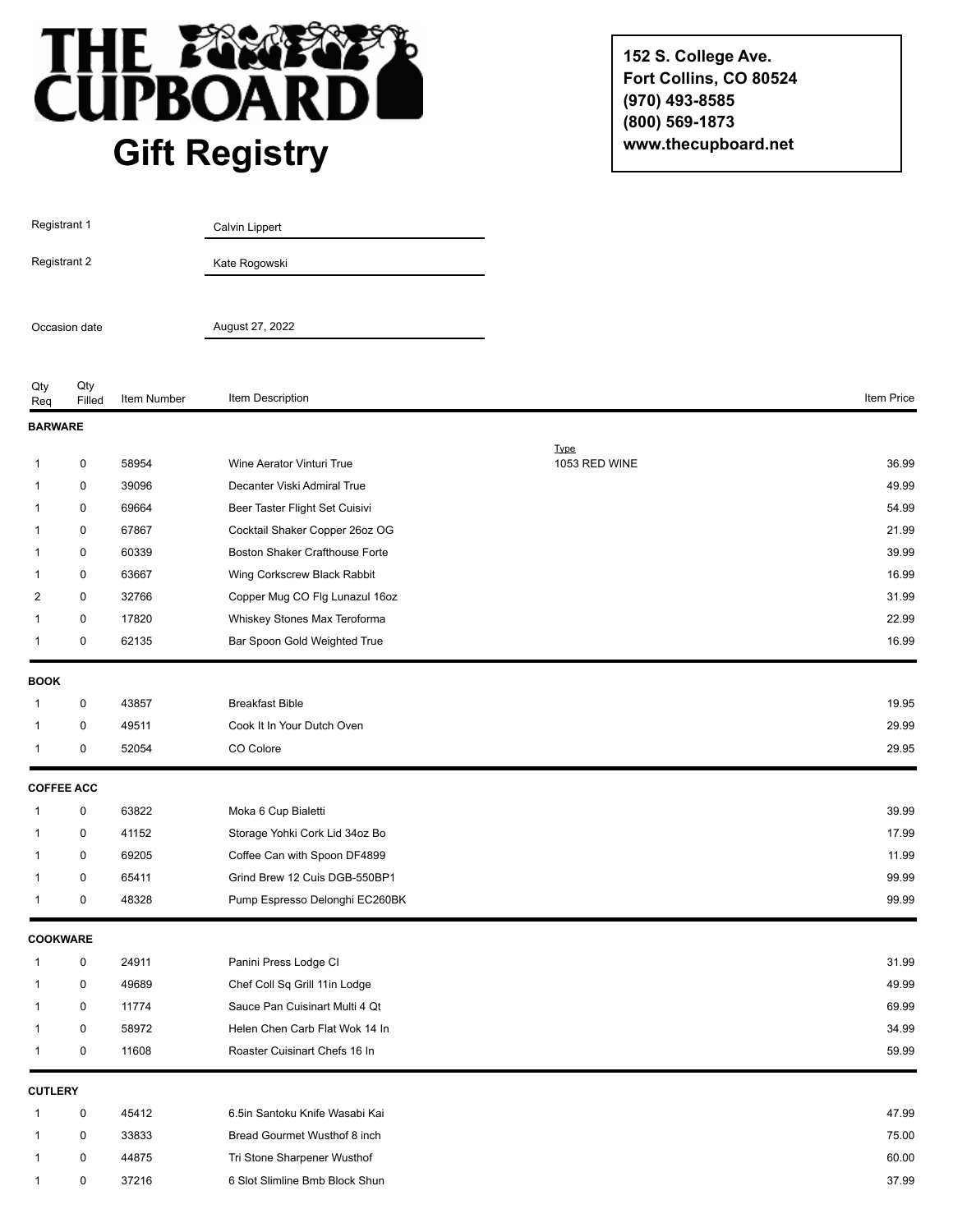

**152 S. College Ave. Fort Collins, CO 80524 (970) 493-8585 (800) 569-1873 www.thecupboard.net**

| Qty<br>Req        | Qty<br>Filled     | Item Number | Item Description               |                          | Item Price |
|-------------------|-------------------|-------------|--------------------------------|--------------------------|------------|
| $\mathbf{1}$      | $\mathbf 0$       | 12491       | 2 pc Slicer Peel Kyoc 4.5in Rd |                          | 32.99      |
| 1                 | 0                 | 32705       | Chef Luna Kai 8in              |                          | 18.99      |
| 1                 | 0                 | 32703       | Paring Luna Kai 3.5in          |                          | 10.99      |
| <b>CUTTING BO</b> |                   |             |                                |                          |            |
|                   | 0                 | 52593       | 410 Edge Gr 18 Rd TeakHaus     |                          | 46.99      |
| 1                 | 0                 | 42709       | Destination CO 14.5x10.75 TB   |                          | 29.99      |
|                   | <b>DINNERWARE</b> |             |                                |                          |            |
| 1                 | 0                 | 10859       | Pie Baker Fiesta 10in          | Color<br>326 SCARLET     | 19.99      |
| 1                 | 0                 | 10857       | Ramekin Fiesta 8oz             | Color<br>342 DAFFODIL    | 6.99       |
| 1                 | 0                 | 10857       | Ramekin Fiesta 8oz             | Color<br>338 POPPY       | 6.99       |
| 1                 | 0                 | 10857       | Ramekin Fiesta 8oz             | Color<br>107 TURQUOISE   | 6.99       |
| 1                 | 0                 | 10857       | Ramekin Fiesta 8oz             | Color<br>343 MULBERRY    | 6.99       |
| 1                 | 0                 | 10331       | Chowder Bowl Fiesta 18oz       | Color<br>338 POPPY       | 10.99      |
| 1                 | 0                 | 10331       | Chowder Bowl Fiesta 18oz       | Color<br>342 DAFFODIL    | 10.99      |
| 1                 | $\pmb{0}$         | 10331       | Chowder Bowl Fiesta 18oz       | Color<br>107 TURQUOISE   | 10.99      |
| 1                 | 0                 | 10331       | Chowder Bowl Fiesta 18oz       | Color<br>346 TWILIGHT    | 10.99      |
| 1                 | 0                 | 66832       | Oval Veggie Bowl Fiesta        | Color<br>346 TWILIGHT    | 24.99      |
| 1                 | 0                 | 29269       | XL Bistro Bowl 96oz Fiesta     | Colors<br>326 SCARLET    | 38.99      |
| 1                 | 0                 | 60616       | Bowl Plate Fiesta Homer Laughl | Color<br>345 BUTTERSCHOT | 14.99      |
| 1                 | 0                 | 60616       | Bowl Plate Fiesta Homer Laughl | Color<br>338 POPPY       | 14.99      |
| 1                 | 0                 | 60616       | Bowl Plate Fiesta Homer Laughl | Color<br>342 DAFFODIL    | 14.99      |
| 1                 | $\pmb{0}$         | 60616       | Bowl Plate Fiesta Homer Laughl | Color<br>346 TWILIGHT    | 14.99      |
| 1                 | 0                 | 10439       | Jumbo Cup Fiesta 18oz          | Color<br>346 TWILIGHT    | 11.99      |
| 1                 | 0                 | 10439       | Jumbo Cup Fiesta 18oz          | Color<br>107 TURQUOISE   | 11.99      |
| 1                 | $\pmb{0}$         | 10439       | Jumbo Cup Fiesta 18oz          | Color<br>342 DAFFODIL    | 11.99      |
| 1                 | 0                 | 10439       | Jumbo Cup Fiesta 18oz          | Color<br>338 POPPY       | 11.99      |
| 1                 | 0                 | 10439       | Jumbo Cup Fiesta 18oz          | Color<br>343 MULBERRY    | 11.99      |